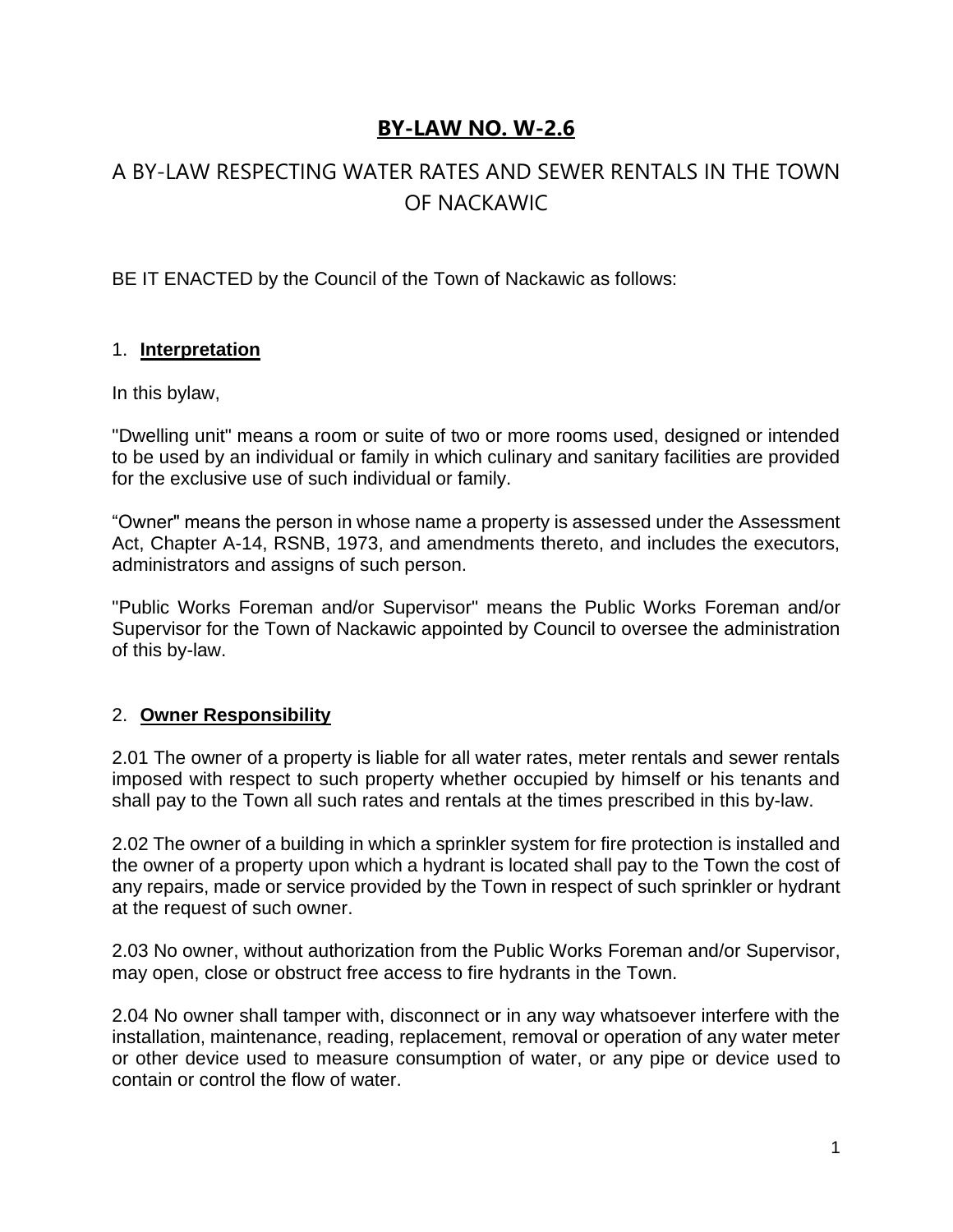2.05 The owner shall pay the cost of repair when any damage to a meter is caused by negligence by the owner or occupants of the building for which he or she is the owner.

2.06 The owner shall grant designated employees of the Town access to the buildings or properties in or on which water meters are located at selected times of the year.

#### 3. **Water Supply**

3.01 The Public Works Foreman and/or Supervisor may shut off the water supply to any property with respect to which any rates, rentals or penalties payable under this by-law remain unpaid after the expiration of time imposed from time to time by the Council.

3.02 Where a notice of shut-off has been given and the account remains unpaid by the date established for shutoff, the owner shall pay a fee outlined in Appendix "A", together with any amount in arrears to settle the account in full, if a physical shut-off has been accomplished.

3.03 A fee shall be charged for every request of closing and/or opening of shut-offs for any reason. After normal work hours additional fees shall be charged. Fees are outlined in Appendix "A".

3.04 A fee shall be charged for all new connections and hook-ups from the municipal water and sanitary sewer or storm sewer lines to the user lines, whether on the same side of the street where the services are situated or not as outlined in Appendix "A".

# 4. **Refund of Rates**

4.01 Upon application of an owner, with approval of the Council, grant a refund of rates or rentals or an allowance for any cause, which is deemed proper.

# 5. **Billing**

#### 5.01 **Non-Metered Rates**

The water and sewer annual rates for a non-metered Residential, Commercial and Institutional property shall be charged as per the rate schedule as outlined in Appendix "A".

#### 5.02 **Metered Rates**

The water rates for a Residential, Commercial, Institutional and Industrial property which is metered shall be calculated and charged on quarterly meter readings as per the rate schedule outlined in Appendix "A".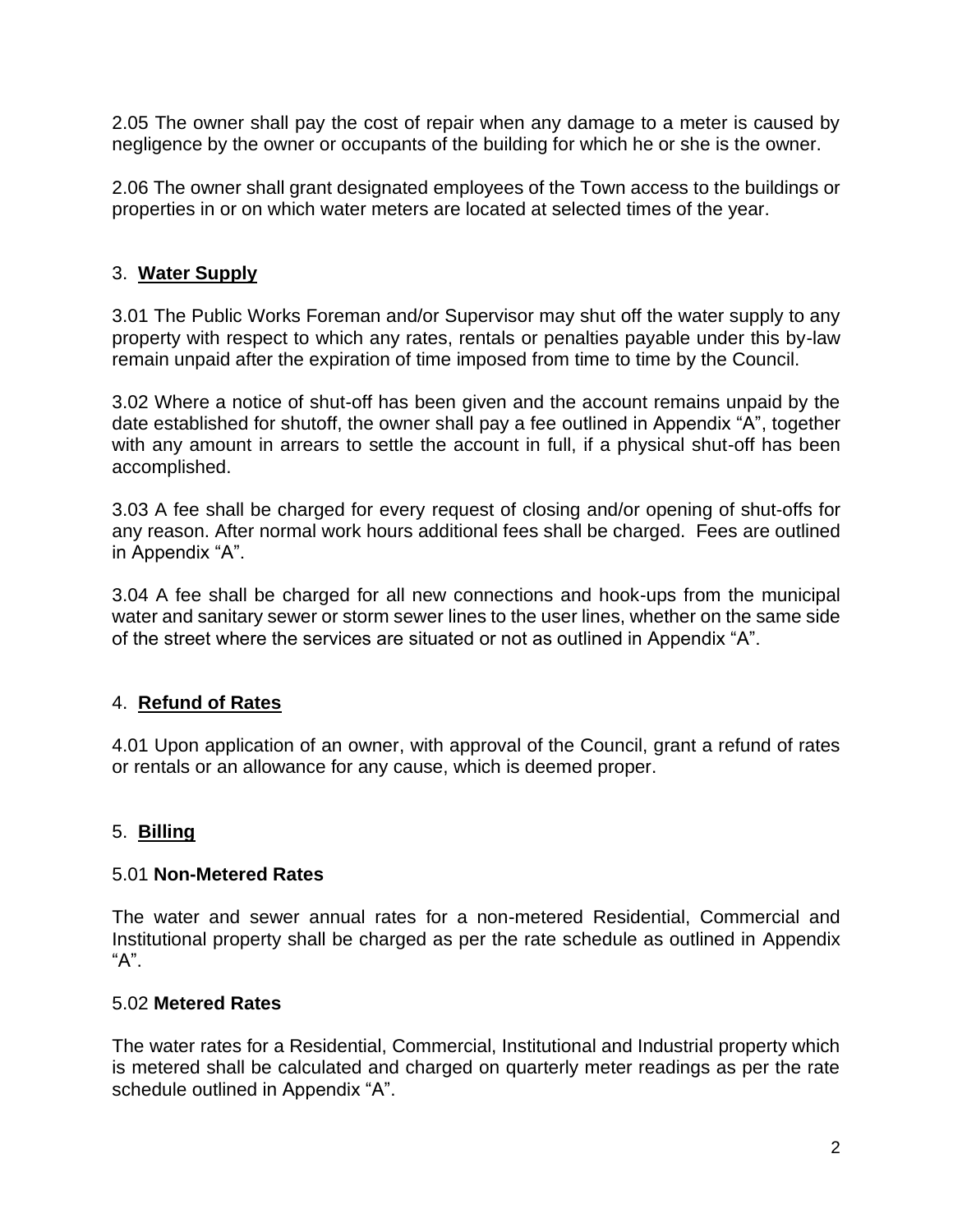#### 5.03 **Sewer Rate for Metered Premises**

The owner of a property, the water supply of which is metered shall, at the same time as the water rates for the property are payable, pay a sewer rate of 100 percent of the metered water charge as per the rate schedule outlined in Appendix "A".

#### 6. **Interest Penalty**

6.01 When any water or sewer charges or both or any part thereof remain unpaid for a period of three months after the same become payable, the Town Treasurer shall add an interest penalty of 2 per cent per month thereafter until paid. When such charges remain unpaid for a period of six months after the same become payable, the penalty shall be that the water and/or sewer shall be cut off until all accrued charges and penalties are paid in full.

#### 7. **General**

7.01 No person being an owner, tenant, or occupant of any house, building or other place within the Town supplied with water by the Town shall without permission of the Public Works Foreman and/or Supervisor,

(i) lend or sell the water, (ii) give water away or permit it to be taken or carried, (iii) use or apply it to the use or benefit of any other person, or (iv) allow water to be unnecessarily wasted upon his premises.

7.02 By virtue of this bylaw, all rates, fees, charges, and penalties shall be a debt due to the Town by the owner and may be enforced in a Court of competent jurisdiction.

7.03 Any water meter installed pursuant to this by-law shall remain the property of the Town.

7.04 Any officer or employee of the Town authorized by the Council for that purpose shall have free access at all reasonable hours of the day to all parts of every building or other premises in which water is supplied by the Town or which is served by a sewage system for the purpose of reading any water meter or of installing, inspecting or replacing any water meter, branch sewer or plumbing.

# 8. **Repeal Provision**

8.01 By-law No. W-2.5, A By-law Respecting Water and Sewer Rates, passed by Town Council on July 13, 2020, and amendments thereto, is hereby repealed.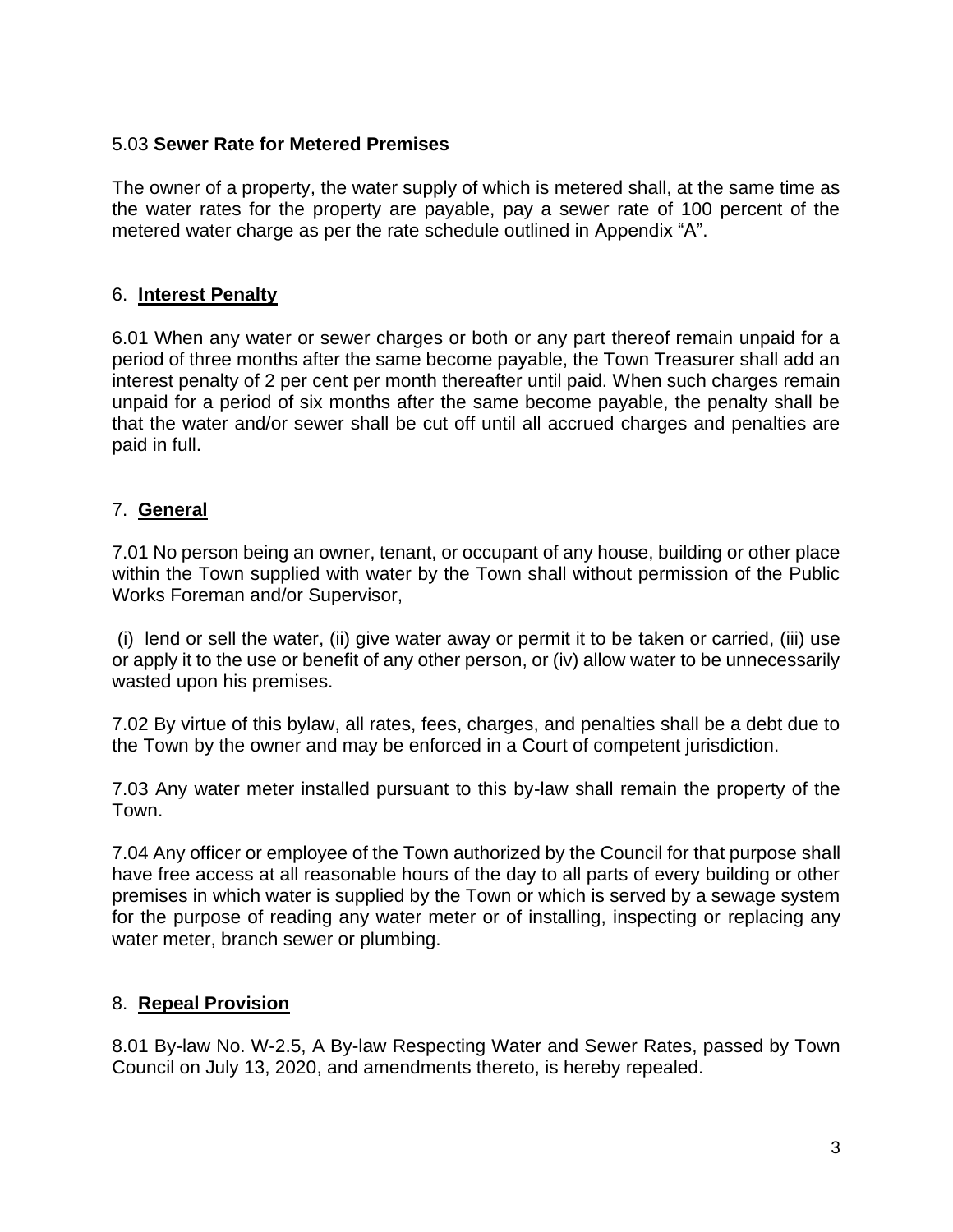8.02 The repeal of By-law No. W-2.5, A By-law Respecting Water and Sewer Rates, and amendments thereto, shall not affect any penalty, forfeiture or liability, incurred before such repeal or any proceeding for enforcing the same completed or pending at the time of repeal; nor shall it repeal, defeat, disturb, invalidate or prejudicially affect any matter or thing whatsoever completed, existing or pending at the time of repeal.

First Reading: March 7, 2022 Second Reading: March 7, 2022 Third Reading: March 21, 2022

> Ian Kitchen, Mayor

Kathryn Clark, Acting Chief Administrative Officer